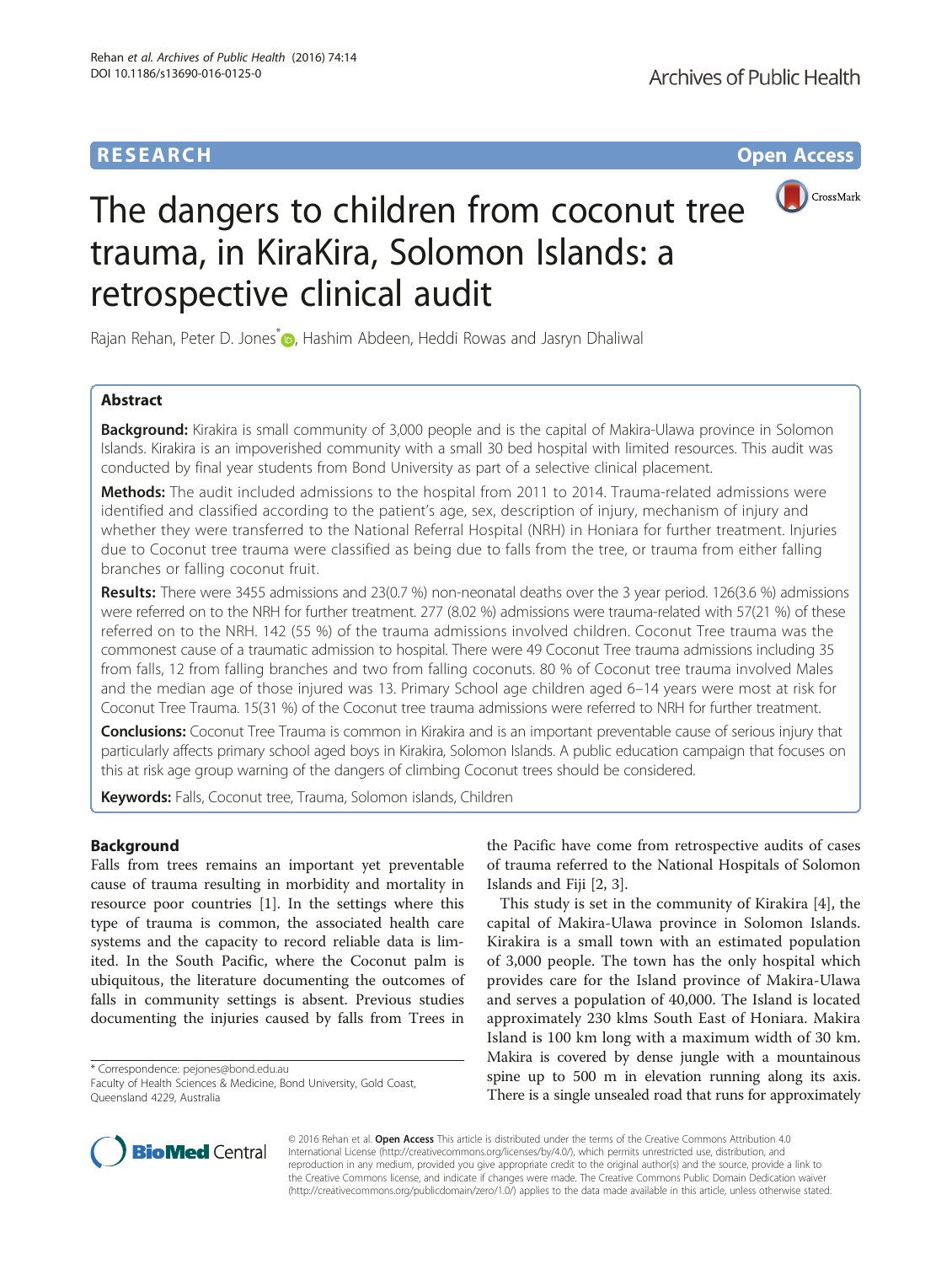50 klms along just over half of the North coast of the Island. People who do not live along this road have to travel by foot through dense jungle or a treacherous journey by Sea in small boats powered by an outboard motor. 85 % of the population remain subsistence farmers and still live a traditional Solomon Islander lifestyle.

The hospital is 30 bed facility and is staffed by two government employed doctors and approximately 30 nursing staff. It is busy hospital which cares for approximately 1150 acute admissions and 600 deliveries per year with the emergency department seeing over 10,000 presentations per year.

In addition to the hospital the primary health care needs of the province are serviced by 16 nurse clinics that are located in the remote villages across the Island. The typical nurse clinic is a two room timber building where patients can receive care and the second room has 2 two timber beds where woman can confine or patients can be observed overnight. The nurses decide if the patient should be referred to Kirakira hospital for further treatment. The town has an airport that is serviced by four commercial flights per week to Honiara that allows for complex cases to be transferred to the National Referral Hospital (NRH) in Honiara.

In 2012 Kirakira was chosen as a clinical placement site for senior medical students from Bond University to complete a clinical placement. Between 2013 and 2015 there have been 25 groups of Medical students complete a 4 week placement in Kirakira. It was observed that injuries from falls from the Coconut tree were a very common reason for presentation to Kirakira hospital . Each student group reported that during their placement they would see several children in the emergency department because of falls from Coconut trees and that many of these children would be admitted to hospital and several of them were being transferred to the NRH because of the severity of their injuries.

This study aimed to document the types of injuries sustained and the proportion of injuries that would require referral on to Honiara for further treatment and the age range of those most at risk of being injured by falls from Coconut trees. The aim of the study was to develop base line data which could be used to guide and monitor the outcomes of a health promotion campaign directed at reducing the rate and associated adverse health care outcomes caused by Coconut Tree Trauma in Kirakira.

## Methods

We conducted a retrospective audit of the emergency department and hospital records of patients presenting to the hospital between July 2011 and July 2014. The available records were assessed by four independent reviewers. The reviewers were final year medical students completing a 3 week selective clinical placement in Kirakira. The decision to limit the data collection to the previous 3 years was made as these were the records readily available and able to be reviewed in the time available to the reviewers.

Base line data included the total number of admissions, births and deaths recorded for each month and year of the audit. In addition the number of subsequent referrals to the NRH for further management was recorded. Kirakira hospital has an admission logbook where all cases admitted to the hospital via the emergency department are recorded.

A diagnosis of trauma was ascertained by reviewing the hand written notes of the doctor or nurse in the medical file by one of the four medical student reviewers. Trauma related admissions were then identified from the total admissions. These were then classified into various categories including: falls, assault, MVA, burns, blunt trauma etc. These were then further classified into types of injuries including: fractures, dislocations, lacerations, infection, soft tissue injury/pain, amputation or burns.

For each trauma related admission, we recorded the patient's method of referral, age, sex, a description of and attributed mechanism for the injury and subsequent management. The reviewers further assessed injuries attributed to coconut trees in detail. This comprised of falls from the coconut tree as well as injuries caused by falling branches and falling coconut fruit. A detailed audit of the pattern of trauma that resulted from these injuries was extrapolated from the patient admission charts.

In the Emergency Department all presentations were recorded in a hand written ledger by the nurses who provide the initial assessment for all acute presentations. One line of data was recorded for each patient. This data included the diagnosis and if the patient was admitted to hospital. There data also recorded the name of the patient and their date of birth or approximate age. A new page of the ledger was used for each day. There also a summary page of data recording the total number of presentations and admissions for each month. Each ledger would contain 6 months of data. For this audit six ledgers were reviewed to identify all of the admissions to hospital that were recorded as either due to trauma or due to coconut tree trauma.

The files for each of the admitted patients identified by the review of the emergency department registers were then accessed in the medical records department of the hospital. The admission notes were hand written and some files were incomplete. There were several admissions that were recorded as falls and there was insufficient information in the record to identify the mechanism of the fall. In order to be included in the audit the word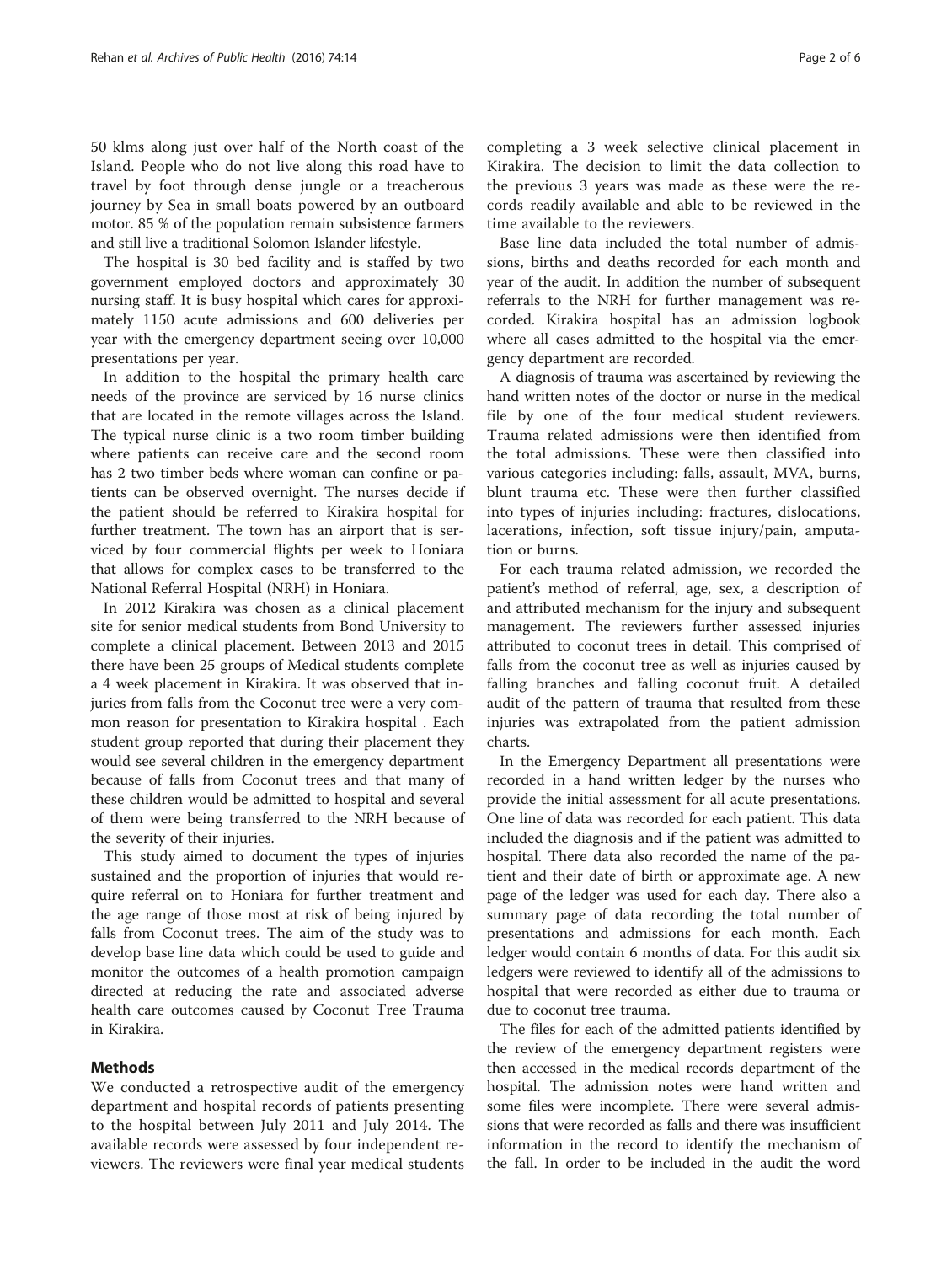coconut tree had to be included in either the Emergency Department register or the patient file. The files identified as being due to coconut tree trauma were checked twice by the team of students prior to recording information extracted from the notes in an excel database.

Ethics Permission to conduct the de-identified audit was approved by the Kirakira hospital's medical management committee to the medical student's access to the patient files.

## Results

On average 31 patients are seen in the Emergency Department each day with 33,900 presentations to the Emergency Department of Kirakira Hospital during the 3 years that were audited. The records of 3,455 patients admitted to Kirakira Hospital between July 2011 and June 2014 hospital were assessed by the reviewers. 128 patients (3.7 % of admissions) were transferred to the NRH for further treatment. Trauma accounted for 277 admissions (8.0 % of admissions) in the 3 year period. 57 of these admissions (20.6 % of trauma admissions) were referred to the NRH. Trauma was responsible for 44.5 % of all referrals to the NRH. 71 % (197 of 277) of trauma related admissions were male patients.

Coconut Tree related injuries were the single most common cause of trauma related injury resulting in admission to hospital. There were 49 patients in total over the 3 year period, making up approximately 17.7 % of all trauma patients. 35 patients fell from the Coconut tree, 12 were struck by a branch falling from the Coconut tree and 2 younger children, both under the age of five, were struck on the head by a falling Coconut both requiring admission to hospital.

These details outlining the ages of the admitted patients, the mechanism for their injury and whether the patients were referred to the NRH are shown in Fig. [1](#page-3-0) . Males were far more likely to be admitted for Coconut related trauma was 82 % (40 of 49) of presentations being male. 30.5 % (15 of 49) of Coconut tree related trauma admissions was serious enough to require referral on to the NRH. The median age of patients admitted for Coconut Tree related trauma was 13.0 years. 59 % (29 of 49) were children 14 years of age and younger and 38 % (11 of 29) of these children suffered trauma serious enough to warrant referral on to the NRH. The summary data for the audit are presented in Table [1.](#page-4-0)

Figure [2](#page-3-0) shows the different types of injuries sustained by those that fell from Coconut Trees. Falls made up 71 % of coconut tree trauma (35 of 49 cases). 57 % (20 of 35) of patients who had suffered a falls from a Coconut tree were diagnosed as having a fracture. Falls and the associated fractures were more likely to require referral on for specialist treatment. This graph documents that these falls can also causes soft

tissue injuries, closed head injuries, multiple injuries and lacerations in addition to the well documented problem of fractures.

Being struck by a branch was most likely to cause soft tissue injury and lacerations requiring hospitalization. Only 1 of 12 injuries caused by a falling branch was serious enough to require referral onto Honiara hospital. This appears to have been due to multiple injuries in this patient. Falling branches caused less severe injuries than falling from the coconut tree.

There were only two recorded instances of falling coconut tree fruit causing an injury that led to admission to hospital during the 3 years of 2011 to 2014. The two cases were both small children, who suffered a relatively minor concussion that resulted in admission to Kirakira hospital for observation.

## **Discussion**

The observation that falls from trees are a common cause of serious trauma in the Pacific has previously been documented in the literature. The previous studies have been based on reviewing the injury databases from the National hospitals of Papua New Guinea, Fiji and Solomon Islands. As has been the case in previous studies this study confirms that young, primary school aged boys are the most likely candidates for falling from the Coconut Tree1 [[1](#page-4-0)–[3\]](#page--1-0).

A weakness of this study was that the proportion of clinical notes that were unusable has not been recorded. A further limitation was that those more mild injuries that did not require admission to hospital have not been reported. There are no detailed records kept by the hospital about those patients that were not admitted and able to be managed as outpatients. In Solomon Islands patients have a small exercise book that they retain as their own personal medical record. This is where the doctor is able to record details of any clinical encounters and that information is not retained by the Health Service. This means that there is no current means for retrospectively obtaining detailed data about those coconut tree injuries that did not result in admission to hospital. A future prospective study could be designed to record this information.

This study adds to the literature because it records data from a remote provincial hospital and because the study involved review of the actual case notes was able to distinguish the different mechanisms by which injuries might occur from Coconut trees. These mechanisms include falling branches, falling fruit and falls of patients attempting to retrieve Coconuts at significant heights. Coconut trees grow to an average height of 9 m. It is little wonder that anyone who falls from such a height is at risk of very serious injury. This is the equivalent of to falling from a fourth floor residential balcony.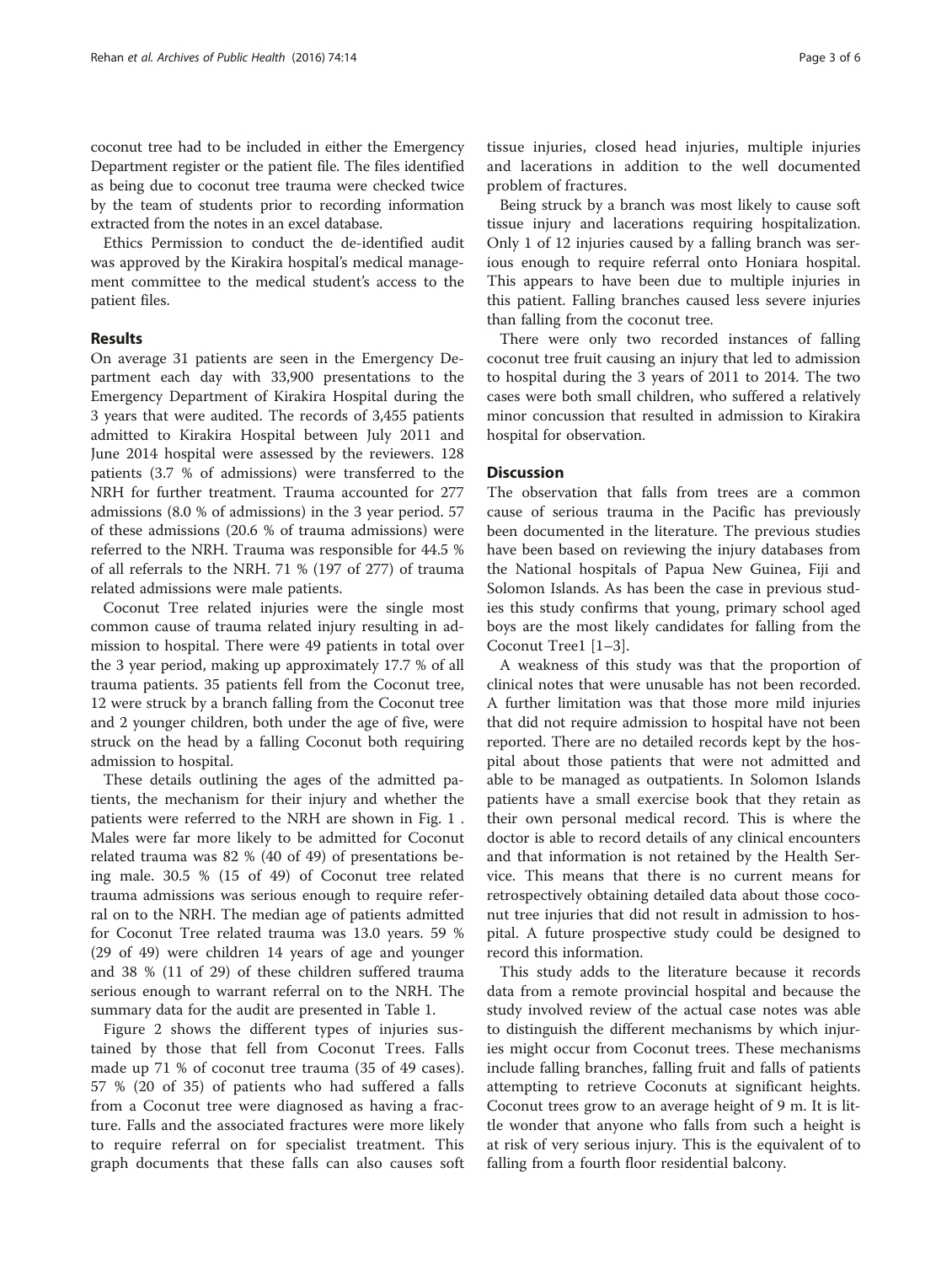<span id="page-3-0"></span>

A recent study of Tree related injuries in Solomon Islands speculated that those referred on to the NRH represented only a small number of cases [[5\]](#page--1-0). In that study there were 1107 admissions nationally recorded in an injury database over an 18 year period due to falls from trees. This is approximately 60 admissions per year to the NRH for falls from trees. The experience in Kirakira suggests that there at least three times as many children admitted to the smaller rural hospitals of Solomon Islands with injuries sustained through falls from coconut trees compared to the number referred on to the National Referral Hospital in Honiara. This would mean that a crude estimate is that there are approximately 200 cases, the majority of whom are children, admitted to



hospital each year due to injuries from falls from Trees in Solomon Islands.

Kirakira is the third biggest rural hospital in Solomon Islands [[6\]](#page--1-0). The health workforce and capacity to deliver health care is limited in Kirakira. In Australia, we are accustomed to a multidisciplinary rehabilitation service for clients that are disabled, chronically ill or recovering from a traumatic injury. There is an almost complete lack of allied health services available in Kirakira with only one physiotherapist (employed by the Japanese Government), and very limited equipment. Appropriate sized crutches for children suffering lower limb fractures were not available during the time the audit was conducted. This means that minor trauma-related injury can lead to a steep decline in functional capacity of the patient. In this context, the chances of having a poor outcome from a serious fracture or dislocation, is quite high in Solomon Islands. The importance of remaining physically healthy is particularly vital where the majority of the men in Kirakira will engage in laboring and subsistence farming and being disabled will mean they are not able to adequately provide for their respective families [[7](#page--1-0)].

This makes the prevention of tree related injuries a public health imperative for the people of Kirakira. Delivering appropriate public health messages and designing a campaign that might lead to a reduction in the "Tree Toll" a significant challenge in Kirakira. There is no TV, radio or local print media in Kirakira. There are a myriad of diverse "wantoks" each with their own languages and this makes developing the materials to communicate with the target population difficult [[8](#page--1-0)]. The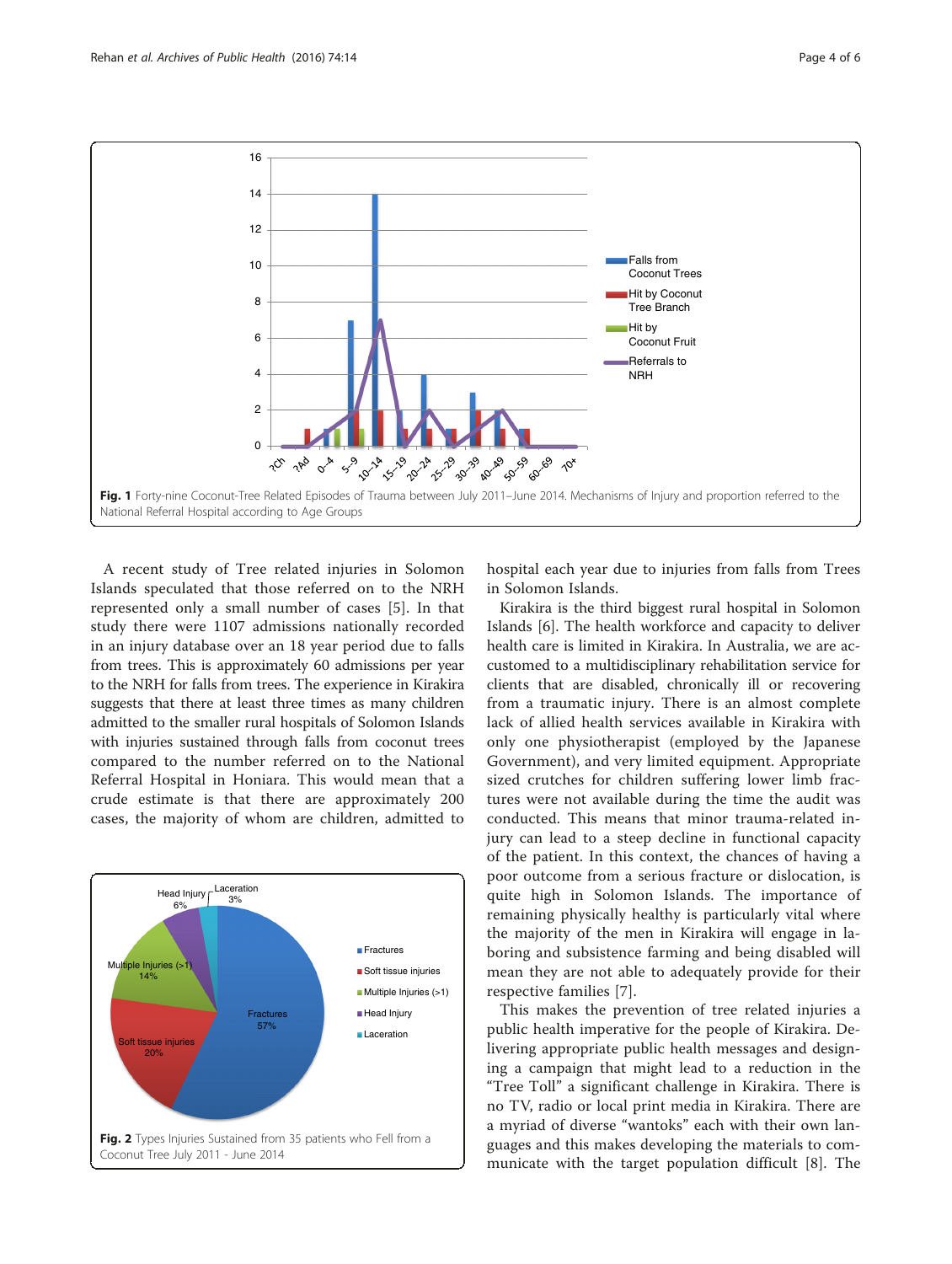|                                                          | Number | Referred to Honiara | % Referred to NRH<br>for further treatment | % Male |
|----------------------------------------------------------|--------|---------------------|--------------------------------------------|--------|
| All Admissions Kirakira Hospital 2011-2014               | 3455   | 128                 | 3.7 %                                      | 50 %   |
| All Trauma Admissions Kirakira Hospital 2011-2014        | 277    | 57                  | 20.6 %                                     | 71 %   |
| Trauma Admissions caused by Coconut Tree Injuries        | 49     | 15                  | 30.5 %                                     | 71 %   |
| Coconut Tree Injury Aged < 14 years                      | 29     |                     | 37.9 %                                     | 66 %   |
| Coconut Tree Injury Aged > 14 years                      | 20     | 4                   | 20.0 %                                     | 75 %   |
| Coconut Tree Trauma Caused by Fall from Tree             | 35     |                     | 37.9 %                                     | 66 %   |
| Coconut Tree Injury caused by being Hit By Branch        | 12     |                     | 8.3 %                                      | 83 %   |
| Coconut Tree Injury caused by being Hit by Coconut Fruit |        | $\Omega$            | $0\%$                                      | 100%   |

#### <span id="page-4-0"></span>Table 1 Table outlining the details of the Coconut Tree Injuries

public health campaigns in Solomon Islands to date have been focused on communicable diseases such as Malaria and TB and vaccine preventable diseases. There has been success in these areas evident in recent government statistics [[6\]](#page--1-0) which means that the prevention of falls from Coconut tees could be an appropriate target for an injury prevention campaign.

Establishing a national database that includes both the NRH and the Rural Hospitals that accurately records both the injuries sustained and the outcomes of those injuries is the first step in attempting to reduce the impact of Coconut Tree related trauma in children. Such a campaign might look at improvements in the documentation in the medical records that would assist in the ability to collect accurate clinical data from these remote settings.

A second step is developing culturally appropriate materials to deliver the message about how Coconut Tree trauma might be prevented.

Like all retrospective audits there are significant limitations associated with this study. To begin with, there was no way to establish if all admission records were accounted for, as there are no electronic records and no way to check the final numbers of files assessed. Additionally, not all records were complete, and in some cases lack crucial information regarding the type of injury sustained or the method of injury was missing. There was also a large variation in the amount of detail recorded in regards to the management received by patients. For example, if an x-ray was done, it may have not been recorded. Of note; only admission notes were reviewed, as there were no outpatient notes held at the hospital. In Kirakira, patients keep their own medical record which they then bring to consultations. It is therefore likely that there are a number of less-severe injuries that have been unaccounted for in this audit amongst those presenting to the Emergency Department. The notes for these clinical interactions are recorded in the patient's own medical record notebook and simply the name and age of the patient and whether they have

been admitted is recorded in the Hospital's Emergency department record.

## Conclusions

Despite these limitations, this study has documented useful clinical information about the number of serious injuries that are occurring to children from data from a remote rural location in Solomon Islands due to falls from Coconut Trees. The data was has obtained by a group of final year students during a 3 week final year clinical placement. In the process of collecting this date there have been areas identified where improvements could be achieved that might assist in achieving improved outcomes achieved patients in Kirakira. The outcomes achieved by this project demonstrate the potential educational and community value of a carefully structured and organized clinical placement in a resource poor setting in the South Pacific [\[9](#page--1-0)].

#### Competing interests

The authors declare they have no competing interests.

#### Authors' contributions

Professor PJ: Designed the project, analysed the data obtained and supervised all stages of the writing of the paper. Dr RR: Collected Data, Analysed Data, wrote the first draft of the paper and reviewed the final draft of the paper. Dr HA: Collected Data, Analysed Data, contributed to the review of the final draft of the paper.Dr HR: Collected Data, Analysed Data, contributed to the review of the final draft of the paper. Dr JD: Collected Data, Analysed Data, contributed to the review of the final draft of the paper. All authors read and approved the final manuscript.

#### Acknowledgements

The authors would like to acknowledge the Support of Dr Arnold Ngudame and Dr Grace Rara in assisting with the ethics approval process to allow the data collection from the Medical records of Kirakira Hospital. The Clinical Placement of medical students in Kirakira, 2014 was supported by a grant from the Australian Government administered by Health Workforce Australia.

## Received: 1 February 2016 Accepted: 11 February 2016 Published online: 11 April 2016

#### References

- 1. Barrs P, Dakutala P, Doolan M. Falls from tree associated injuries in rural Melanesia. BMJ. 1984;289:1717–20.
- 2. Mulford JS, Oberli I, Tovosia S. Coconut palm related injuries in the Pacific Islands. ANJ J Surg. 2001;71:32–4.